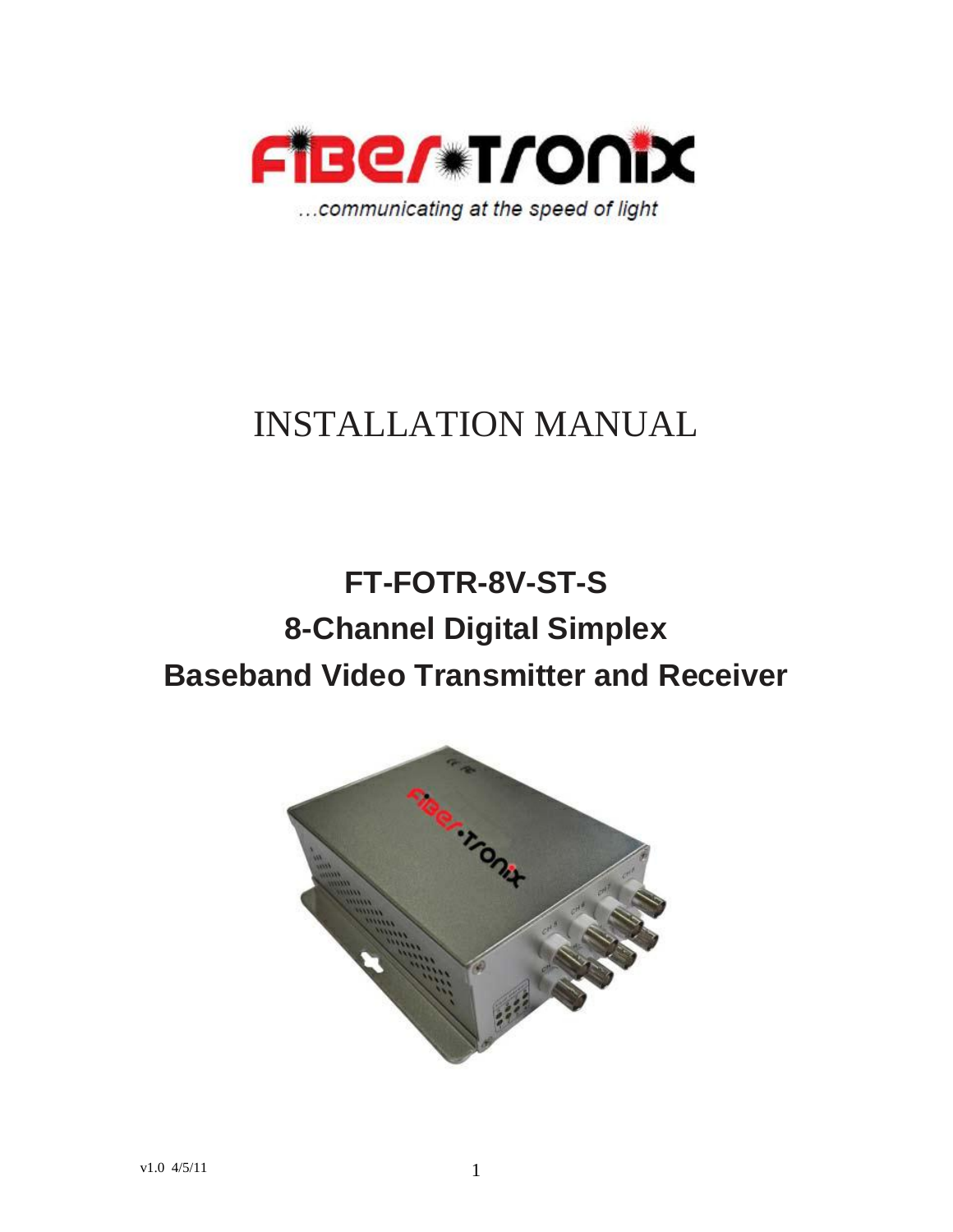## **PACKAGE CONTENTS**

This package contains:

One each FT-FOTR-8V-ST-S 8-channel baseband video transmitter and receiver Two 5VDC power supplies One installation manual

### **PRODUCT DESCRIPTION**

The FT-FOTR-8V-ST-S fiber optic transmitter/receiver supports the transmission of eight baseband video signals over one strand of single-mode fiber optic cable. This product is compatible with all NTSC and PAL video signals. Power, optical signal and video signal are easily inspected through LED indicators directly on the units. The transmitter and receiver combination supports transmission distances for optical loss budgets of less than 18 dB.

### **SPECIFICATIONS**

#### **FT-FOTR-8V-ST-S**

Specifications (Typical)

| Optical Wavelength<br>1.          | 1310nm                  |
|-----------------------------------|-------------------------|
| Fiber Type<br>2.                  | Single-mode 9/125um     |
| Maximum Link Distance<br>3.       | 12.5 miles              |
| 4.<br>Connector                   | Simplex ST              |
| 5.<br>Acceptable Loss Budget      | 18dB                    |
| Number of Video Inputs<br>6.      | 8                       |
| Video Connector<br>7.             | <b>BNC Female</b>       |
| Transmitter Input Impedance<br>8. | $75\Omega$ unbalanced   |
| Receiver Output Impedance<br>9.   | $75\Omega$ unbalanced   |
| 10. Video Bandwidth per Channel   | $0 - 6.5$ MHz           |
| 11. Video SNR                     | $>60$ dB                |
| 12. Differential Gain             | $< 1\%$                 |
| 13. Differential Phase            | $<1^{\circ}$            |
| <b>14. Tilt</b>                   | $< 1\%$                 |
| 15. Power Supply                  | 5VDC                    |
| 16. Power Consumption             | < 10W                   |
| 17. Operating Relative Humidity   | 0 - 95% non-condensing  |
| 18. Operating Temperature         | 14°F - 122°F            |
| 19. Dimensions                    | 7"x5.5.2"x2.2" per unit |
| 20. Weight                        | 17.6 oz. per unit       |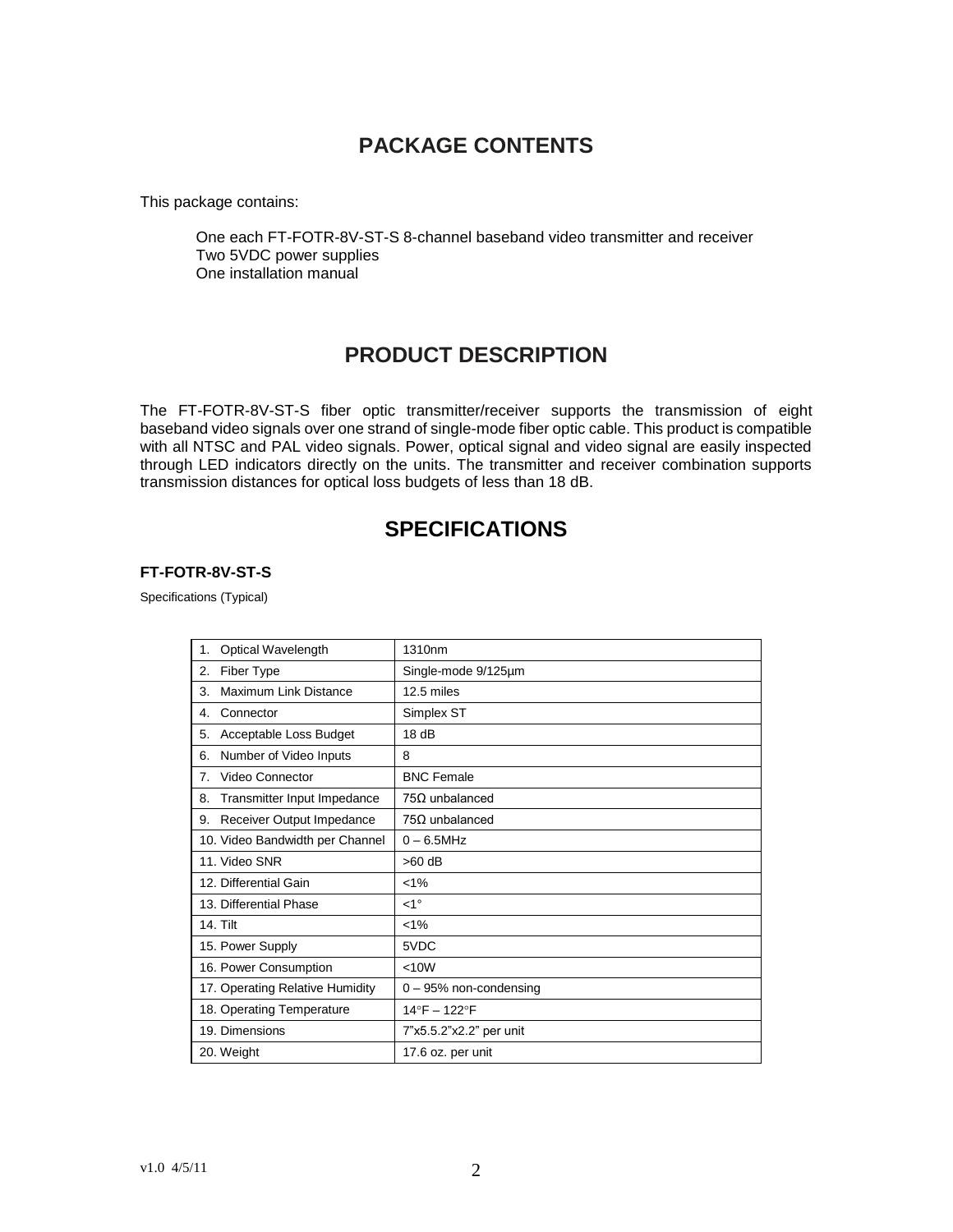## **INSTALLATION AND OPERATION**



This symbol is intended to alert the user to the presence of important operating and maintenance (servicing) instructions.



This symbol is intended to alert the user to the presence of "dangerous voltage" within the product's enclosure that may be of sufficient magnitude to constitute a risk of electrical shock.

#### **CAUTION: To reduce the risk of electrical shock do not remove the cover or back of this unit. No user serviceable parts are inside.**

#### **CAUTION: To prevent electric shocks and risk of fire hazards, do not use other than specified power source.**

#### **1. UNPACKING and HANDLING**

Each unit is shipped assembled and factory tested.

Ensure that all accessories are removed from the container before discarding packing material

#### **2. MECHANICAL INSPECTION**

Inspect the front and rear of the equipment for shipping damage. Make sure the equipment is clean, and no connectors are broken, damaged, or loose. If equipment appears to be damaged or defective please contact your distributor or Fibertronix at 1-610-429-1511 for assistance.

#### **3. WIRING CONNECTIONS**

- a. Plug the included power supplies in a 120VAC outlet. Each power supply's DC output adaptor connects respectively to the power input of the transmitter and receiver.
- b. Connect the transmitter and receiver's optical connectors with an ST/PC patch cable. The transmitter and receiver's Link Indicator Lights will indicate optical signals are transmitted and received normally.
- c. Connect the video source (e.g., camera) to the transmitter's video input port using quality 75Ω coaxial cable with BNC connectors.
- d. Connect the video monitor to the receiver's video output port using quality 75 $\Omega$  coaxial cable with BNC connectors.
- e. When working normally, the transmitter's power indicator will be lighted green.
- f. When working normally, the receiver's power indicator will be lighted yellow.
- g. Link Indicator LED displays whether the optical signals are correctly transmitting/receiving.
- h. Signal Indicator LED displays the video status.